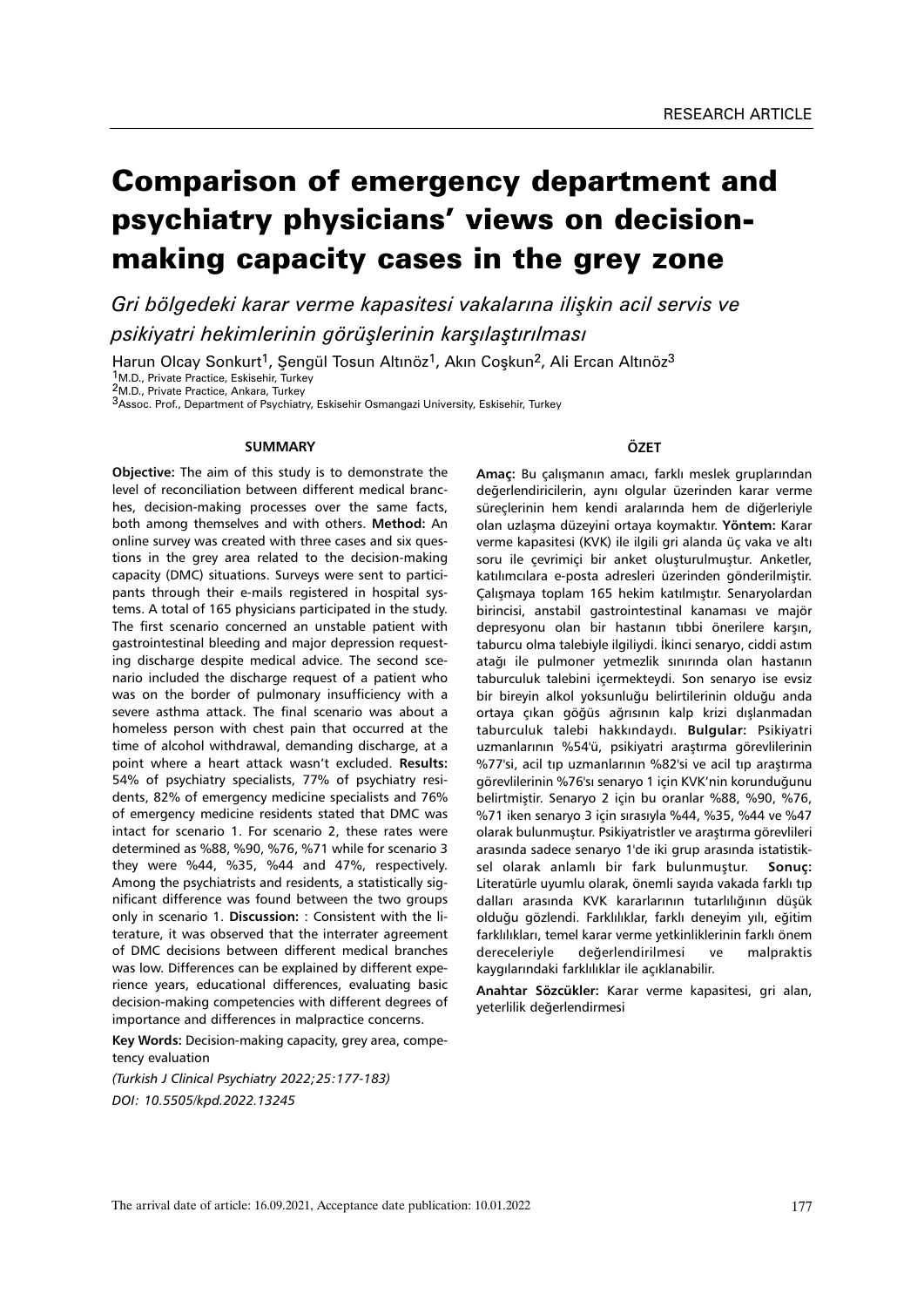## **INTRODUCTION**

Decision-making capacity (DMC) is defined as "the minimum conditions required for individuals to have the ability to make decisions about themselves" (1). It is also defined as the cognitive potential that an individual can use to make rational decisions includes the processes of understanding, evaluating, making decisions, and expressing decisions (2). Understanding the medical condition and treatment alternatives, being able to make rational decisions in favor of or against treatment, understanding the personal consequences associated with a particular treatment choice, and deciding on a treatment option are the four main areas evaluated when examining the DMC (3). Although psychiatrists are often consulted, every physician can evaluate DMC and encounter situations that need to be evaluated.

Situations in which DMC assessment is requested are often seen by physicians as time consuming and complex (4). The most common condition in which DMC assessment is requested is when the patient refuses treatment. It was reported that 3% to 25% of psychiatric consultations were associated with DMC assessment and approximately 25% of these patients are found to have impaired DMC (4). Several factors make DMC assessments even more difficult, such as DMC is not a global structure, the person's diagnosis may influence the DMC decision, cognitive impairment does not directly determine DMC and DMC is not a static entity (2). It was reported that especially the "grey area" DMC cases are found to be most challenging. Seyfried et al. define "grey area" as "cases of marginal capacity" or "cases between obvious capacity and obvious incapacity" (5). Many studies have shown that the interrater agreement of DMC assessment between clinicians is quite low, especially in assessments without any assessment tool  $(3,5,6)$ .

In studies where patient scenarios in different medical contexts are evaluated by different fields, there are significant differences between physicians and different professions in decisions regarding DMC. In a study conducted among psychology students, it was determined that physicians attribute the most importance to the principle of "do no harm" as the basic framework in the decision-making process (7), another study found that clinicians' individual value judgments could influence DMC decisions. (8). In a study conducted in 2016 by Armontrout et al., it was found that there were significant differences between DMC assessments of forensic psychiatrists, lawyers and consultationliaison psychiatrists (9). In particular, the study found that consultation psychiatrists considered patients' DMC to be impaired at a lower rate than forensic psychiatrists and lawyers (9) .

Although DMC is evaluated under elective conditions and often by psychiatrists with consultation, it may also need to be evaluated by physicians other than psychiatry and in emergency room conditions where rapid decision-making can be vital. Although studies on DMC assessments have often been conducted among psychiatrists to date, there are no studies on DMC decisions of emergency department physicians on this issue. The aim of this study is to demonstrate the level of reconciliation between evaluators from different professional groups, decision-making processes over the same facts, both among themselves and with others. In previous studies, there is no data regarding the DMC decisions of psychiatry and emergency department residents. In this study, we also aimed to compare views on DMC regarding grey area cases of residents, who frequently encounter situations where DMC assessment is required. In this way, we aimed to evaluate the role of experience and training background in DMC assessments. In light of the literature data, it was hypothesized that the DMC interrater agreement between emergency doctors and psychiatrists on different scenarios was low. It was also hypothesized that, taken the previous literature data into consideration, interrater agreement between specialists and residents was also low on all three scenarios.

## **METHOD**

The used measurement tools and pattern in this study are taken from a previous study on this issue by Armontrout et al. (9). Three cases and six questions in the grey area related to the DMC situation prepared by the authors two of whom are senior consultant and forensic psychiatrists with extensive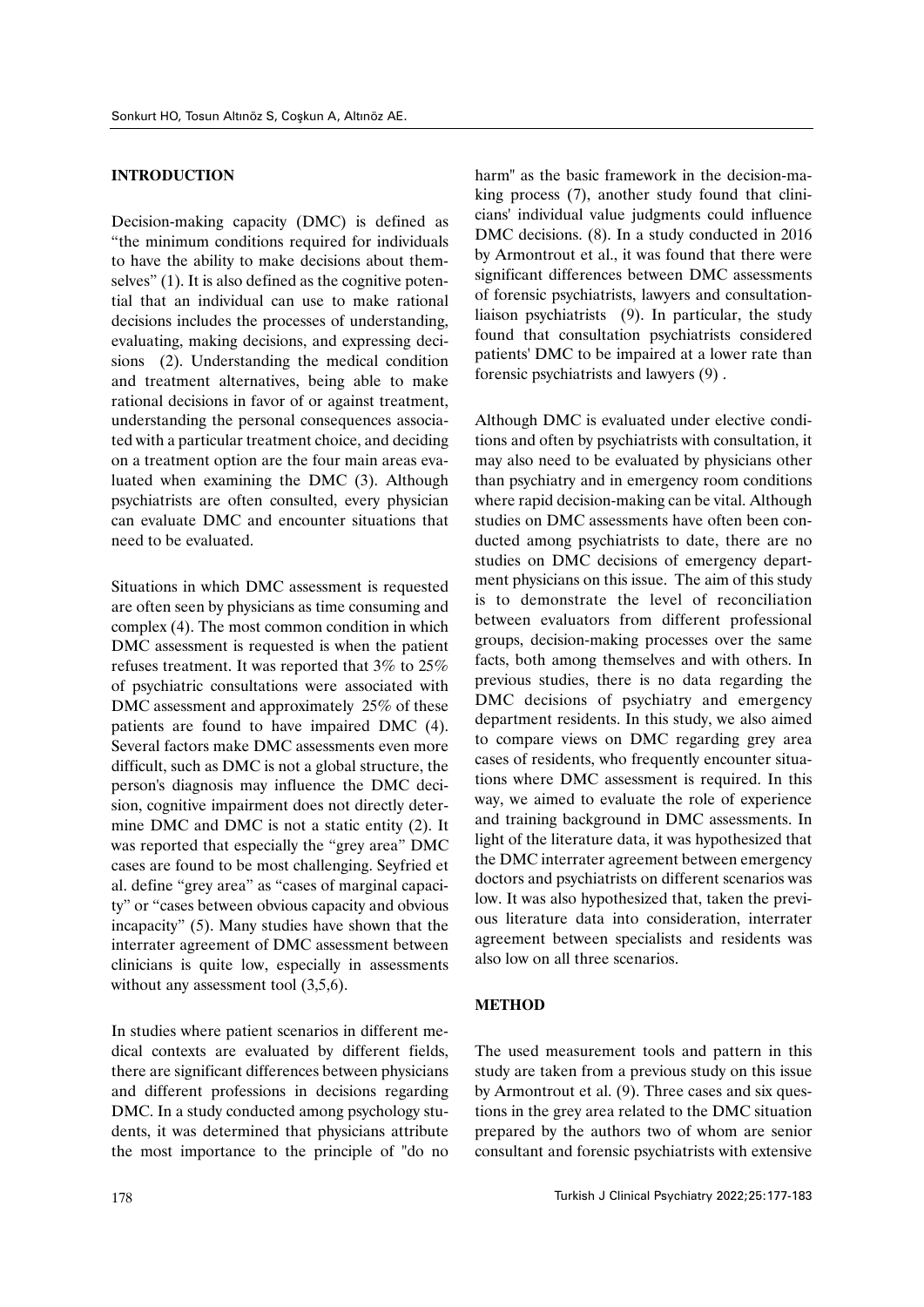experience in DMC, were translated into Turkish with the permission of the authors.

Sociodemographic data, case vignetttes and DMC assessment questions were sent to the participants via Google Forms, an online survey tool. Unlike the study of Armontrout et al., all evaluators were not only selected from the field of psychiatry, but also emergency medicine physicians were also included in the study. Psychiatry specialists and residents, as well as emergency medicine specialists and residents were included in the study.

The first scenario concerned an unstable patient with gastrointestinal bleeding and major depression requesting discharge despite medical advice. The second scenario included the discharge request of the patient who was on the border of pulmonary insufficiency with a severe asthma attack. The final scenario was about a homeless person with chest pain that occurred at the time of alcohol withdrawal, demanding discharge, at a point where a heart attack wasn't excluded.

Surveys were sent to participants through their emails registered in hospital systems or through the e-mail groups they were involved in. The survey was sent to a closed mail group where all members consisted of Turkish psychiatrists, and another closed hospital mail group where the members consisted of emergency doctors. Inclusion criteria were acceptance to the participation, being a psychiatry or emergency physician, and having at least 1 year experience in the current medical profession. Those who were not fitting to these criteria were excluded from the study. At the beginning of the questionnaire, participants were sent a brief explanation about the study and participation requirements, and the survey responses were collected on a voluntary basis. 165 people who met the criteria and filled out the questionnaire were included in the study. Participants were asked whether the cases in the scenarios specified had DMC, and their self-confidence in their decisions was assessed with a 5-point Likert-type scale. Raters were asked whether the patient's DMC is intact in a dichotomized choiced model, whereas self-confidence level were rated on a 1-5 scale. The study was approved by the Osmangazi University Clinical

Research Ethics Committee on April 18, 2017, with a decision number 117.

IBM SPSS Statistics 21.0 (IBM Corp Released 2012. IBM SPSS Statistics for Windows, Version 21.0. Armonk, NY: IBM Corp.) program was used in the application of the analyzes. Continuous data are given as mean ± standard deviation. Categorical data is given as percentage  $(\% )$ . The Shapiro Wilk test was used to investigate the suitability of data for normal distribution. In comparison of groups that do not conform to normal distribution, Mann-Whitney U test was used for cases with two groups and Kruskal-Wallis H test was used for cases with three or more groups. Pearson Chi-Square analysis was used in the analysis of the created cross-tables. p<0.05 value was accepted as the criterion for statistical significance.

## **RESULTS**

The survey was filled 170 times. 5 participants did not agree to participate in the study at the stage where the purpose of the study and informed consent were presented, and 165 people constituted the total sample of the study. The distribution of the sample by occupational groups is as follows:

Psychiatry specialist 79 (47.9%), psychiatry resident 31 (18.8%), emergency medicine specialist 34 (20.6%), emergency medicine resident 21 (12.7%). The age of the participants was between 25 and 60 years and the mean age was  $34.63$  ( $\pm 7.04$ ). Of the 165 respondents who completed the survey, the number of people who had special training on DMC was 4 (2.4%). The mean experience of the 4 people who had training was  $9.33$  years ( $\pm 9.45$ ). Data on the number of patients seen by psychiatrists and emergency physicians are presented in Table 1.

When the DMC decisions of psychiatrists, emergency medicine specialists and residents were examined, 42 (54%) psychiatry specialist, 24 (77%) psychiatry resident, 28 (82%) emergency medicine specialist and 16 (76%) emergency medicine resident stated that DMC was intact for scenario 1. For scenario 2, these rates were determined as 70  $(\%88)$ , 28 (%90), 26 (%76), 15 (%71) while for sce-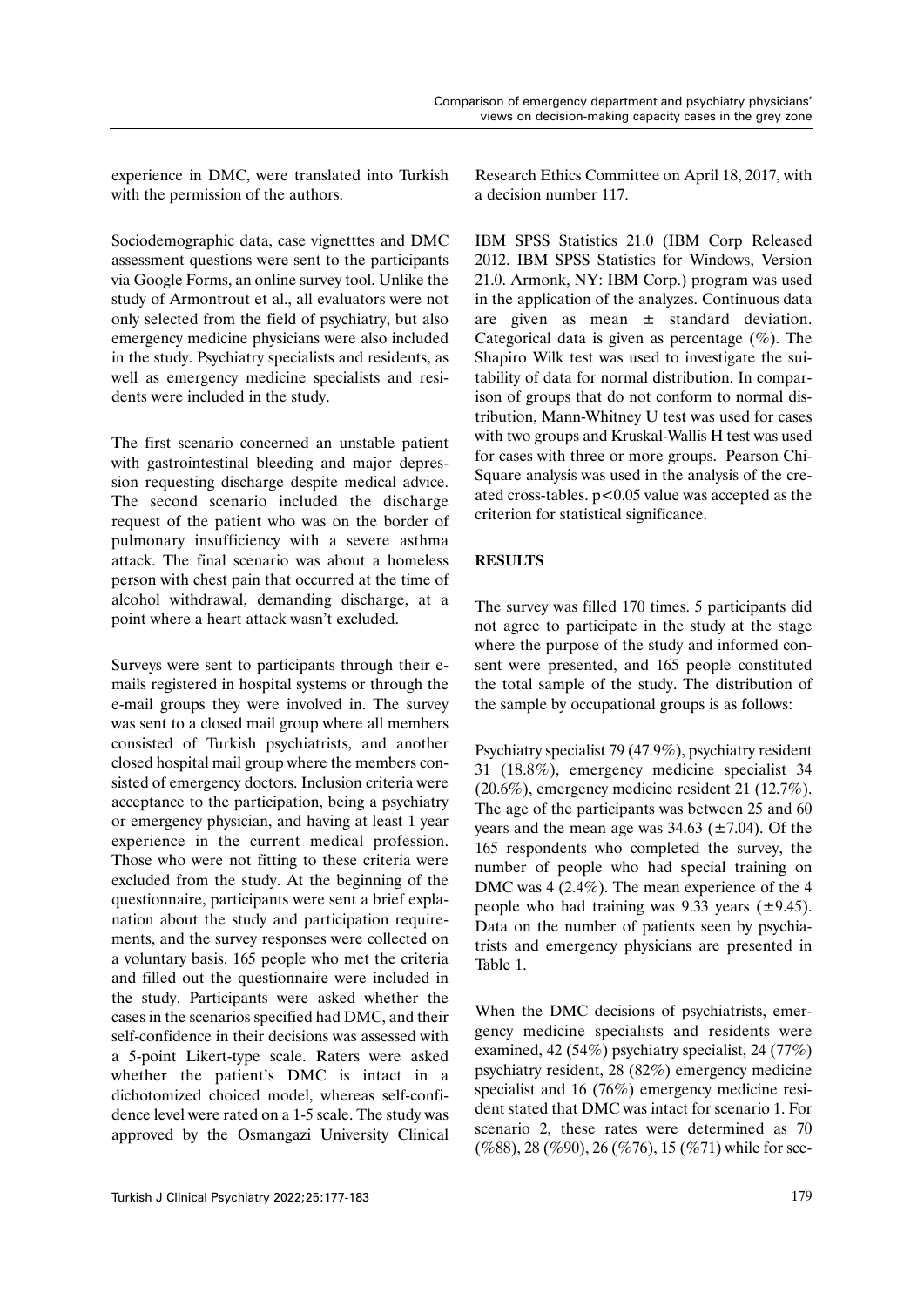Table 1. Data on the number of patients evaluated by psychiatrists and emergency physicians

|                                        | Psychiatrist    | Emergency medicine       |
|----------------------------------------|-----------------|--------------------------|
|                                        | $(n = 110)$     | physician                |
|                                        |                 | $(n = 55)$               |
| Years of experience $(mean, - SD)$     | $9.05(-6.73)$   | $7.22(-4.93)$            |
| Number of patients evaluated per week  | 124.79 (-97.80) | $413,55 (-364,72)$       |
| $(\text{mean}, -SD)$                   |                 |                          |
| Number of forensic cases evaluated per | $8.01(-16.83)$  | $43.11 (-57.50)$         |
| week (mean, $- SD$ )                   |                 |                          |
| Number of consultations evaluated per  | $8.97(-11.08)$  | $\overline{\phantom{0}}$ |
| week (mean, $- SD$ )                   |                 |                          |
| SD: standard deviation                 |                 |                          |

nario 3 they were 34 (%44), 11 (%35), 15 (%44) and 10 (47%), respectively. Among the psychiatrists and residents, a statistically significant difference was found between the two groups only in scenario 1 ( $p=0.045$ , x2= 4.023). No significant differences were found in the other two scenarios  $(p>0.05, p>0.05)$ .

When the degree of self-confidence was examined among psychiatrists and residents in scenario 1, it was found to be  $3.06 \ (\pm 1.09)$  for psychiatrists and 2.19 ( $\pm$  0.91) for psychiatry residents ( $p = 0.000$ , Z = -3.724.). No significant differences were found in terms of self-confidence rates for the other 2 scenarios (p>0.05, p>0.05).

Information about participants' assessment of DMC, confidence rates and statistical data are presented in Table 2. The mean self-confidence of participants in DMC decisions is presented in Table 3.



Figure 1. Percentages of participants stating that DMC is intact in the scenarios

**Table 2.** Assessment of participants' decision-making capacity and self-confidence rates

|                                                                   | Psychiatrist<br>$(n = 110)$ | Emergency<br>medicine<br>physician<br>$(n = 55)$ | $x^{2*}$ | $7**$ | p     |  |  |
|-------------------------------------------------------------------|-----------------------------|--------------------------------------------------|----------|-------|-------|--|--|
| For Scenario 1, DMC intact (n, 67 (%60,9)<br>$\%$                 |                             | 44 (%80)                                         | 5.234    |       | 0.02  |  |  |
| For Scenario 2, DMC intact $(n, 98 \ (%89,1)$<br>$\%$             |                             | 41 (%74.5)                                       | 4.800    |       | 0.028 |  |  |
| For Scenario 3, DMC intact (n. 46 (%42)<br>$\%$                   |                             | 25(%45)                                          | 0.053    |       | 0.818 |  |  |
| self-confidence for<br>Mean<br>Scenario 1 (Mean, -SD)             | $2.82(-1.11)$               | $3.09(-1.27)$                                    |          | 1.453 | 0.146 |  |  |
| self-confidence for<br>Mean<br>scenario 2 (Mean, -SD)             | $3.14(-1.25)$               | $3.69(-1.28)$                                    |          | 2.742 | 0.006 |  |  |
| self-confidence for<br>Mean<br>scenario 3 (Mean, -SD)             | $2.94(-1.16)$               | $3.26(-1.390)$                                   |          | 1.809 | 0.070 |  |  |
| * Chi-square test. ** Mann Whitney-U test. SD: standard deviation |                             |                                                  |          |       |       |  |  |

## **DISCUSSION**

In this study on the DMC about the grey zones, a statistically significant difference was found between the emergency medicine physicians and psychiatrists regarding the DMCs of the first case that has major depression who requests discharge while having gastrointestinal bleeding and the second case regarding an asthma attack, requesting discharge. Between psychiatry physicians, a significant difference was found between the specialists and residents' DMC decisions in the first case. Consistent with the literature, we observed that the interrater agreement of DMC decisions between different medical branches was low in a significant number of cases.

It has been asserted that one of the most important difficulties in DMC assessment is the inadequacy of formal education on this issue (9). In the literature, it was stated that psychiatrists who didn't have psychosomatic medicine training had a mean of 1.5 courses on DMC, while those who completed the training had a mean of 3.0 courses (4). As for psychiatric training in Turkey, there is no specific training in terms of "Requirements and Minimum Standards in Training for Psychiatric Specialty" set by the Psychiatric Association of Turkey and in the **Table 3.** Participants ' mean self-confidence about DMC decisions

|                                                | Psychiatrist  | Emergency     | p     |
|------------------------------------------------|---------------|---------------|-------|
|                                                | $(mean, -SD)$ | medicine      |       |
|                                                |               | physician     |       |
|                                                |               | $(mean, -SD)$ |       |
| Mean self-confidence for scenario 1            |               |               |       |
| DMC intact                                     | $2,75(-1.02)$ | $3,25(-1,37)$ | >0.05 |
| <b>DMC</b> impaired                            | $2.93(-1.24)$ | $3.00(-1.26)$ | >0.05 |
| Mean self-confidence for scenario 2            |               |               |       |
|                                                |               |               |       |
| DMC intact                                     | $3,18(-1,23)$ | $3,90(-1,09)$ | 0.006 |
| DMC impaired                                   | $2.75(-1.42)$ | $3(-1.03)$    | >0.05 |
| Mean self-confidence for scenario 3 (<br>Mean. |               |               |       |
| $-SD$                                          |               |               |       |
|                                                | $2,94(-1,19)$ | $3,17(-1,36)$ | >0.05 |
| DMC intact                                     | $2,93(-1,14)$ | $3,38(-1,43)$ | >0.05 |
| <b>DMC</b> impaired                            |               |               |       |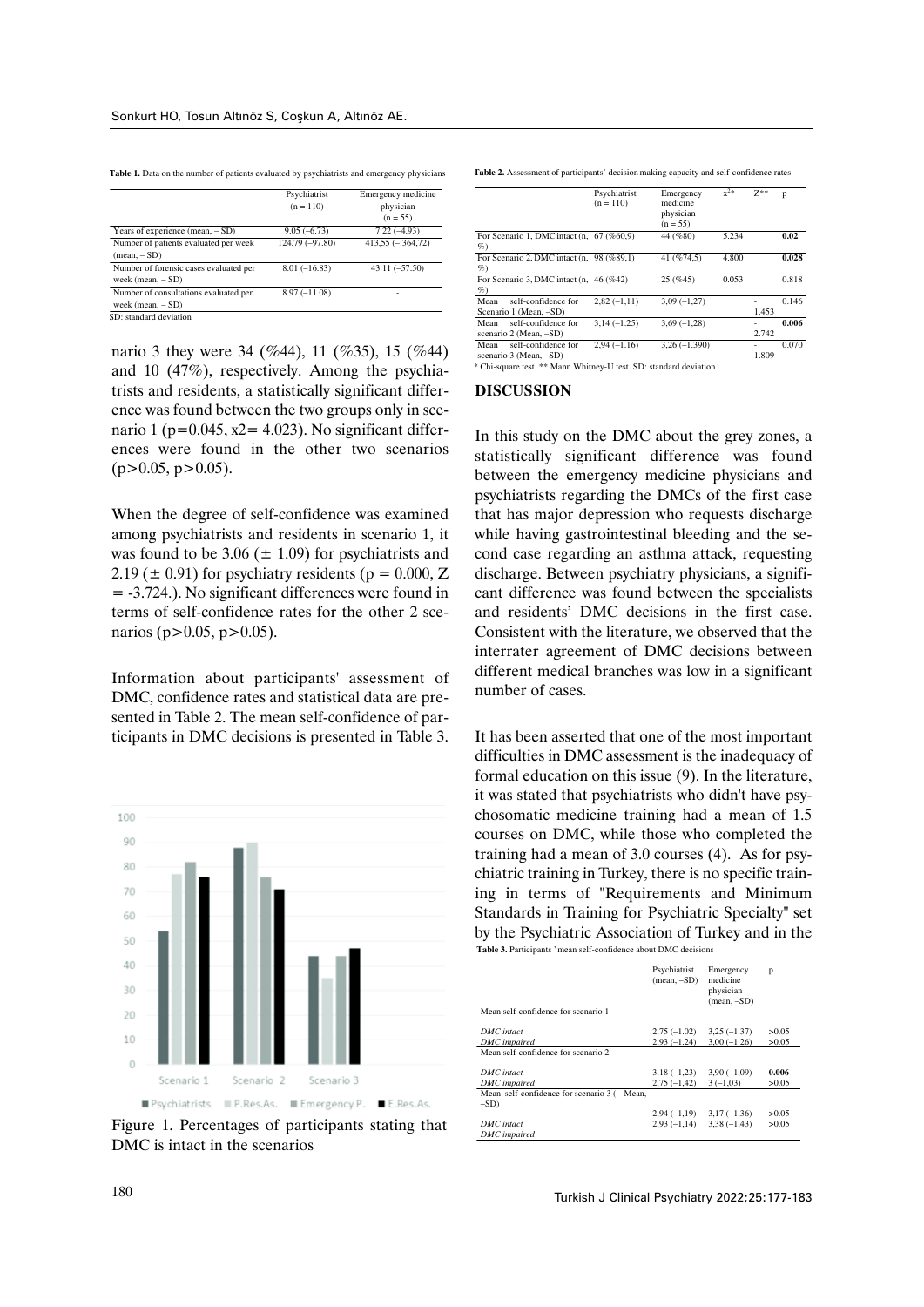qualification conditions of the Emergency Medicine Association of Turkey (10, 11). As in other countries, this causes difficulties in the practice of DMC assessment in Turkey. The difference between psychiatry specialists and residents in the assessment of DMC in the first case with depression may be related to this lack of education. Psychiatry residents, compared to specialists, considered that DMC was intact in the first case at a higher rate, but their self-confidence scores were significantly lower. This can be explained by less knowledge and experience of residents on the effects of depressive disorders on DMC. Affective disorders can be accompanied by cognitive losses, despite the presence of apparently preserved cognitive functions (12). Depressive disorders can significantly affect DMC, especially impairing the ability to 'appreciate' from 4 basic consent skills (13). A similar result was also found in the study by Armontrout et al., where the same scenarios were evaluated by different professions and the rate of psychiatrists who stated that DMC was intact in the first case was found to be significantly lower than lawyers (9). The reason why more emergency physicians think that DMC is intact in the first case than psychiatrists may be due to the fact that they encounter fewer depressive patients than psychiatrists in their professional practices and their lack of experience and knowledge about the relationship between depressive disorders and cognition could be the cause of this difference. This indicates the importance of knowledge and experience regarding the cognitive effects of mental illness as well as forensic knowledge in DMC assessments.

In the second scenario, there is a statistically significant difference between both emergency medicine physicians and psychiatrists in terms of self-confidence scores and DMC decisions. In this case, with a high rate of self-confidence, emergency physicians more often thought that DMC is impaired. DMC is traditionally evaluated with four basic consent abilities: ability 'to understand', to reason', to appreciate' and to choose' (2,14,15). Differences in DMC decisions between different professional areas may be the result of evaluating these four basic competencies with different degrees of weight and importance. The reason why emergency physicians often think that DMC is impaired in the second case may be because they have more experience on medical complications and life-threatening situations are more alerting for them. Psychiatrists, on the other hand, may have interpreted the case as DMC-intact, because the patient has the ability to plan ahead for his/her own medical care and there is no history of a psychiatric disorder. In our study, it has not been assessed which basic consent abilities are emphasized by different branches in DMC assessment and this area could be enlightened with further studies on this matter.

Compared to the literature data, we found that the percentage of psychiatry residents who considered DMC as intact was significantly higher and for the first two cases it was higher than psychiatry specialists (9). Differences in health law between countries and doctors' malpractice concerns may be playing a role in this difference. This conservative attitude, which gives importance to the autonomy of the patients rather than their prognosis, seems compatible with the fact that a high rate of health lawyers believe that DMC is intact compared to other professions in the Armontrout et al.'s study (9). Therefore, in addition to patient well-being, legal regulations may play a role in physicians' DMC decisions. Significant steps can be taken to reduce uncertainty with clear legal arrangements to be made on medical decisions of cases in the grey area, and with the inclusion of these regulations in medical education.

Competence and DMC are two related concepts that sometimes referred reciprocally. Appelbaum and Gutheil define competence as "a threshold requirement for persons to retain the power to make decisions for themselves" (1). It is helpful to consider this notion as two related sub-concepts, e.g general competence and specific competence. General competence is defined as the ability to be able to handle person's vocations in a proper way, whereas specific competence is defined as the ability to execute a particular act (1). Thus, its evaluation comprises of these abilities: communication of a choice, factual understanding of the issues, appreciation of the situation and its consequences and rational manipulation of information (1). The concept of decision-making capacity used in our study can be considered as specific competence. Many studies about specific competence state that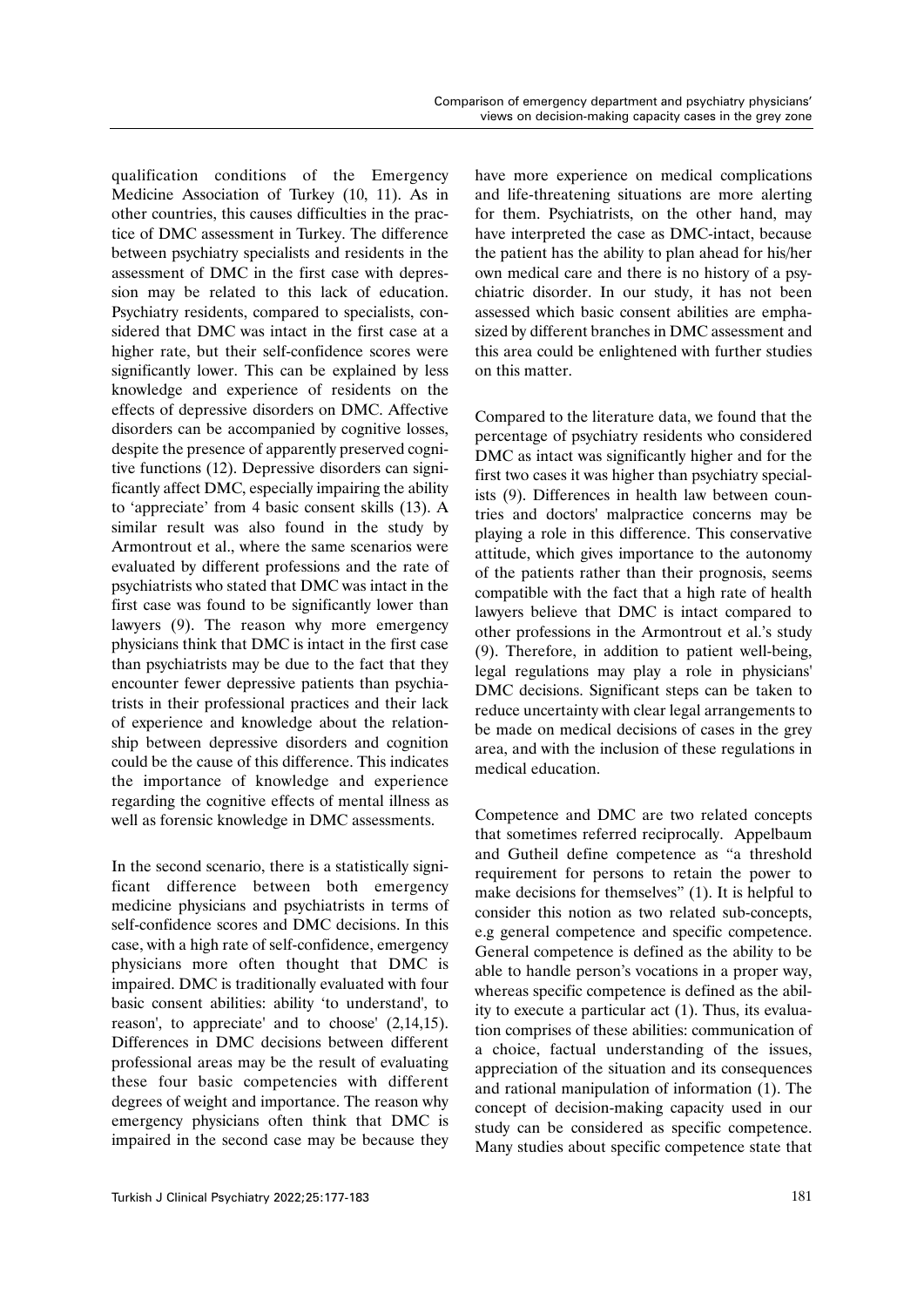the 'MacArthur competence assessment tool' (MacCAT) is useful and has high sensitivity and specificity (16-18). It is a helpful tool to determine the patient's DMC in a clinical setting, which takes about 15-20 minutes to apply. Various newly developed forms of MacCAT measures person's ability to "understand, reasoning, appreciation and expression of a choice" (18). In addition, it was stated that the " Mental Competence Evaluation form" developed by Can et al in 2006 can be used for specific consent evaluations. In this form, decision making, rationality of the results, reasoning and knowing are evaluated, and the Cronbach Alpha value of the scale was determined as 0.98 (19). Considering the low consensus of physicians on the DMC decision both in our study and in the literature, using such a structured tool in DMC assessments may help to overcome the uncertainties in the grey area.

Our study has several limitations. The major limitation of the study is the sample size. With larger samples and including participants from different institutions, data regarding the impact of education on DMC decisions can be evaluated with greater precision. Online survey-based design of the study may not be representing the real world decisions of the physicians and the findings should be evaluated with this regard. Compared to previous studies in this issue, the stronger aspects of our study are that our study is the first on DMC evaluations of physicians in Turkey and that emergency physicians who may need to perform rapid DMC evaluations were also included in the study. Also, larger sample size compared to the previous study in the field is another strong aspect of this study. In future studies, by including physicians with different medical branches, more detailed data could be obtained. It may also be helpful to consider these results in more detail with larger samples, and to compare these results with distinct training backgrounds, e.g compare differences between different countries,

1.Gutheil TG, Appelbaum PS. Clinical handbook of psychiatry and the law: Lippincott Williams & Wilkins; 2019. p. 180-85.

2.Triebel KL, Niccolai LM, Marson DC. Decision-making Capacity and Competency. Practical Psychology in Medical Rehabilitation: Springer; 2017. p. 343-52.

3.Markson LJ, Kern DC, Annas GJ, Glantz LH. Physician assessment of patient competence. J Am Geriatr Soc. to further determine the validity and generalizability of results.

As stated in previous studies, training background seems to influence the physicians' decisions and their self-confidence levels, with better-trained physicians being more self-confident (9). Thus, we suggest that in both emergency department and psychiatry resident training, it is essential to include DMC and competency evaluation training with an emphasis on structured assessment tools and interviews, such as MacCAT.

## **CONCLUSION**

In conclusion, the assessment of DMC is an assessment made at the intersection of medical service providers principles of respecting patients' autonomy and providing benefit. The fact that both principles are indispensable makes this assessment special. Although the assessment criteria established to date shed some light on the clinician, the assessment of cases in the grey area is a more challenging process. Identifying the cause of the differences in this area will provide benefits on the advancement of medical services.

## **ACKNOWLEDGEMENT**

Case vignettes are accessible through Armontrout et al.'s study: https://www.sciencedirect.com/science/article/abs/pii/S003331821630024X

Correspondence address: M.D. Harun Olcay Sonkurt, Akşahin Sokak, Uydu Demirkent Sitesi, C Blok, Daire: 8 Eskişehir - Türkiye, hosonkurt@gmail.com

## **REFERENCES**

1994;42(10):1074-80.

4.Seyfried L, Ryan KA, Kim SY. Assessment of decision-making capacity: views and experiences of consultation psychiatrists. Psychosomatics 2013;54(2):115-23.

5.Marson DC, McInturff B, Hawkins L, Bartolucci A, Harrell LE. Consistency of physician judgments of capacity to consent in mild Alzheimer's disease. J Am Geriatr Soc. 1997;45(4):453-7.